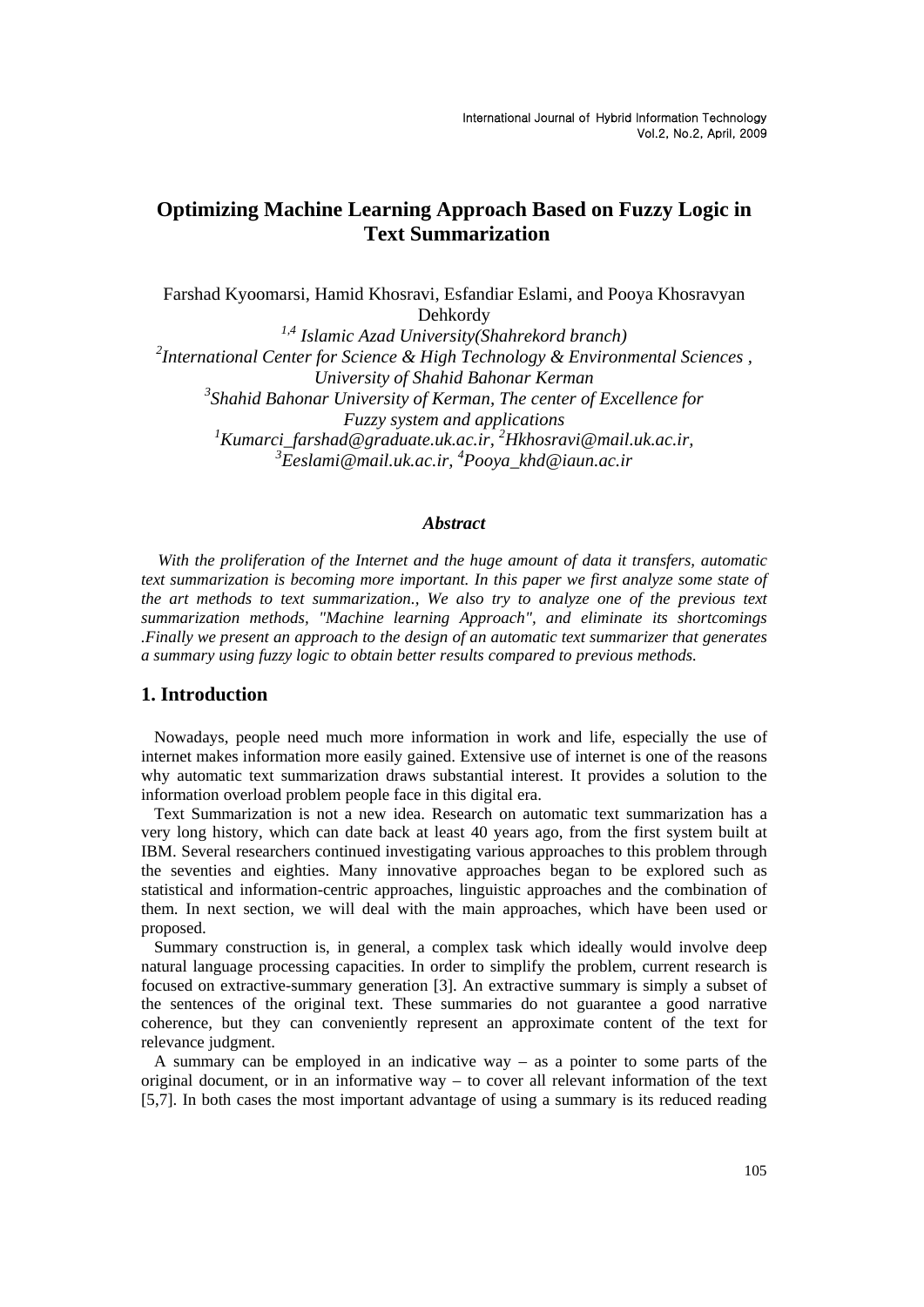time. Summary generation by an automatic procedure has also other advantages: (i) the size of the summary can be controlled; (ii) its content is determinist; and (iii) the link between a text element in the summary and its position in the original text can be easily established<sup>[10,13]</sup>.

### **2. Summarization Approaches**

The main steps of text summarization are identifying the essential content, "understanding" it clearly and generating a short text. Understanding the major emphasis of a text is a very hard problem of NLP[15]. This process involves many techniques including semantic analysis, discourse processing and inferential interpretation and so on. Most of the research in automatic summarization has Been focused on extraction. But as in [5,8] the author described, when humans produce summaries of documents, they do not simply extract sentences and concatenate them, rather they create new sentences that are grammatical, that cohere with one another, and that capture the most salient pieces of information in the original document. So, the most pressing need is to develop some new techniques that do more than surface sentence extraction, without depending tightly on the source type. These need intermediated techniques including passage extraction and linking; deep phrase selection and ordering; entity identification and relating, rhetorical structure building and so on. Here we discuss some main approaches which have been used and proposed.

Summarization methods can be roughly grouped into three categories : Statistical approach, general linguistic approach, and hybrid methods that use a combination of these two approaches.

#### **2.1. Statistical Approach**

The statistical approach summarizes without understanding; it relies on the statistical distribution of certain features [9]. Recent representative works include the classificationbased method, the IR-based method [4] and the position-based method among others. For the classification-based method, it is to classify sentences as either summary-worthy or not, depending on the training data. A classifier can be used to perform this task. A training procedure that is an algorithm is used to calculate the parameters of the classifier. For the IR based methods, usually we make full use of techniques form Information Retrieval. But normally it is hard to give a satisfactory result, because the output summary is not very coherent. For the position-based method, we should notice that, important sentences are located at positions that are genre-dependent. Briefly speaking the statistical approach is domain-independent and fast, but has an inherent upper bound of performance.

### **2.2. Linguistic Approach**

Summarization based on these method needs linguistic knowledge so that the computer can analyze the sentences semantically and then decides which sentences to choose considering the position of the verb, subject, noun and etc. these methods are more difficult than statistical methods.

### **3. A Review of Text Summarization Based on Machine Learning**

An automatic summarization process can be divided into three steps: (1)In the preprocessing step a structured representation of the original text is obtained; (2) In the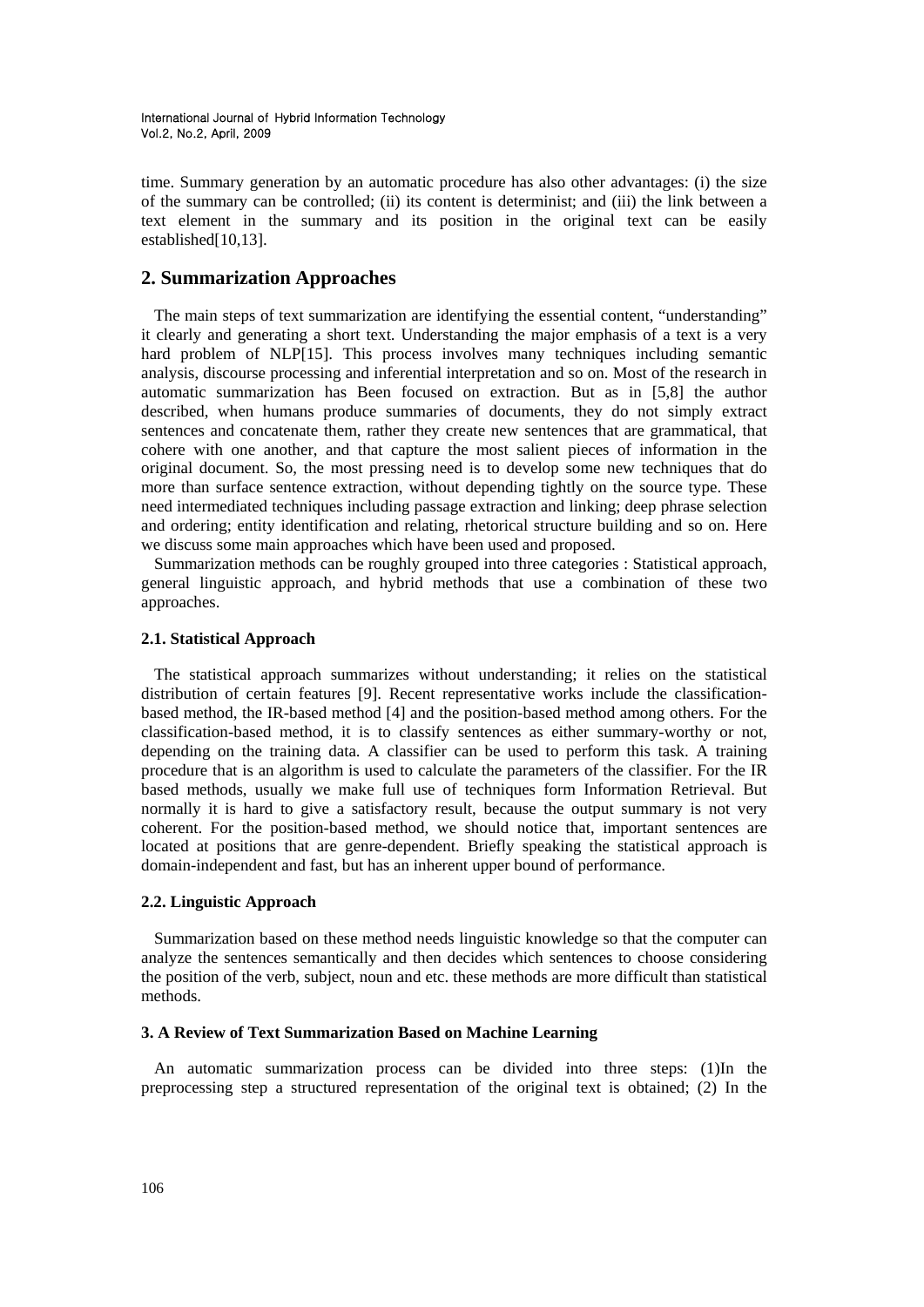processing step an algorithm must transform the text structure into a summary structure; and (3) In the generation step the final summary is obtained from the summary structure.

The methods of summarization can be classified, in terms of the level in the linguistic space, in two broad groups: (a) shallow approaches, which are restricted to the syntactic level of representation and try to extract salient parts of the text in a convenient way; and (b) deeper approaches, which assume a semantics level of representation of the original text and involve linguistic processing at some level.

In the first approach the aim of the preprocessing step is to reduce the dimensionality of the representation space, and it normally includes: (i) stop-word elimination – common words with no semantics and which do not aggregate relevant information to the task (e.g., "the", "a") are eliminated; (ii) case folding: consists of converting all the characters to the same kind of letter case - either upper case or lower case; (iii) stemming: syntactically-similar words, such as plurals, verbal variations, etc. are considered similar; the purpose of this procedure is to obtain the stem or radix of each word, which emphasize its semantics.

A frequently employed text model is the Machine Learning model. After the preprocessing step each text element – a sentence in the case of text summarization – is considered as a Ndimensional vector. So it is possible to use some metric in this space to measure similarity between text elements. The most employed metric is the cosine measure, defined as  $cos q =$  $(\langle x, y \rangle)$  /  $(|x|, |y|)$  for vectors x and y, where  $(\langle x, y \rangle)$  indicates the scalar product, and |x| indicates the module of x. Therefore maximum similarity corresponds to  $\cos q = 1$ , whereas  $\cos q = 0$  indicates total discrepancy between the text elements.

# **4. The Used Attribute in Text Summarization**

We concentrate our presentation in two main points: (1) the set of employed features; and (2) the framework defined for the trainable summarizer, including the employed classifiers.

A large variety of features can be found in the text-summarization literature. In our proposal we employ the following set of features:

(a) Mean-TF-ISF. Since the seminal work of Luhn, text processing tasks frequently use features based on IR measures . In the context of IR, some very important measures are term frequency (TF) and term frequency inverse document frequency (TF-IDF). In text summarization we can employ the same idea: in this case we have a single document d, and we have to select a set of relevant sentences to be included in the extractive summary out of all sentences in d. Hence, the notion of a collection of documents in IR can be replaced by the notion of a single document in text summarization. Analogously the notion of document – an element of a collection of documents – in IR, corresponds to the notion of sentence – an element of a document – in summarization. This new measure will be called term frequency  $\acute{\ }$ inverse sentence frequency, and denoted TF-ISF(w,s). The final used feature is calculated as the mean value of the TF-ISF measure for all the words of each sentence [6].

(b) Sentence Length. This feature is employed to penalize sentences that are too short, since these sentences are not expected to belong to the summary [11,14]. We use the normalized length of the sentence, which is the ratio of the number of words occurring in the sentence over the number of words occurring in the longest sentence of the document.

(c) Sentence Position. This feature can involve several items, such as the position of a sentence in the document as a whole, its the position in a section, in a paragraph, etc., and has presented good results in several research projects.

We use here the percentile of the sentence position in the document, as proposed by Nevill-Manning; the final value is normalized to take on values between 0 and 1.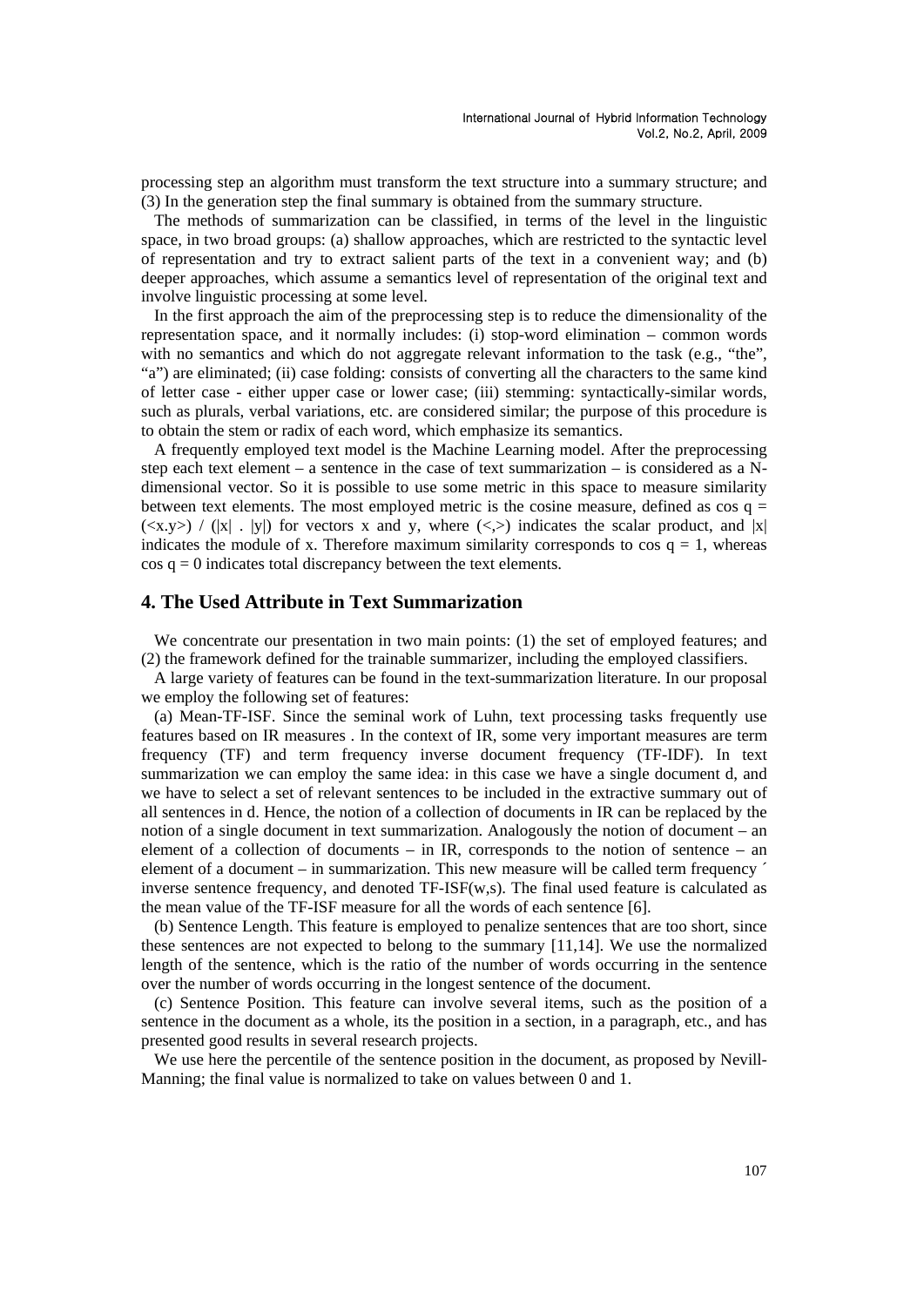(d) Similarity to Title. According to the vectorial model, this feature is obtained by using the title of the document as a "query" against all the sentences of the document; then the similarity of the document's title and each sentence is computed by the cosine similarity measure [2].

(e) Similarity to Keywords. This feature is obtained analogously to the previous one, considering the similarity between the set of keywords of the document and each sentence which compose the document, according to the cosine similarity. For the next two features we employ the concept of text cohesion. Its basic principle is that sentences with higher degree of cohesion are more relevant and should be selected to be included in the summary .

(f) Sentence-to-Sentence Cohesion. This feature is obtained as follows: for each sentence s we first compute the similarity between s and each other sentence s' of the document; then we add up those similarity values, obtaining the raw value of this feature for s; the process is repeated for all sentences. The normalized value (in the range [0, 1]) of this feature for a sentence s is obtained by computing the ratio of the raw feature value for s over the largest raw feature value among all sentences in the document. Values closer to 1.0 indicate sentences with larger cohesion.

(g) Sentence-to-Centroid Cohesion. This feature is obtained for a sentence s as follows: first, we compute the vector representing the centroid of the document, which is the arithmetic average over the corresponding coordinate values of all the sentences of the document; then we compute the similarity between the centroid and each sentence, obtaining the raw value of this feature for each sentence. The normalized value in the range  $[0, 1]$  for s is obtained by computing the ratio of the raw feature value over the largest raw feature value among all sentences in the document. Sentences with feature values closer to 1.0 have a larger degree of cohesion with respect to the centroid of the document, and so are supposed to better represent the basic ideas of the document.

For the next features an approximate argumentative structure of the text is employed. It is a consensus that the generation and analysis of the complete rethorical structure of a text would be impossible at the current state of the art in text processing. In spite of this, some methods based on a surface structure of the text have been used to obtain good-quality summaries. To obtain this approximate structure we first apply to the text an agglomerative clustering algorithm. The basic idea of this procedure is that similar sentences must be grouped together, in a bottom-up fashion, based on their lexical similarity. As result a hierarchical tree is produced, whose root represents the entire document. This tree is binary, since at each step two clusters are grouped. Five features are extracted from this tree, as follows:

(h) Referring position in a given level of the tree (positions 1, 2, 3, and 4). We first identify the path form the root of the tree to the node containing s, for the first four depth levels. For each depth level, a feature is assigned, according to the direction to be taken in order to follow the path from the root to s; since the argumentative tree is binary, the possible values for each position are: left, right and none, the latter indicates that s is in a tree node having a depth lower than four.

(i) Indicator of main concepts. This is a binary feature, indicating whether or not a sentence captures the main concepts of the document. These main concepts are obtained by assuming that most of relevant words are nouns. Hence, for each sentence, we identify its nouns using a part-of-speech software. For each noun we then compute the number of sentences in which it occurs. The fifteen nouns with largest occurrence are selected as being the main concepts of the text. Finally, for each sentence the value of this feature is considered "true" if the sentence contains at least one of those nouns, and "false" otherwise.

(k) Occurrence of proper names. The motivation for this feature is that the occurrence of proper names, referring to people and places, are clues that a sentence is relevant for the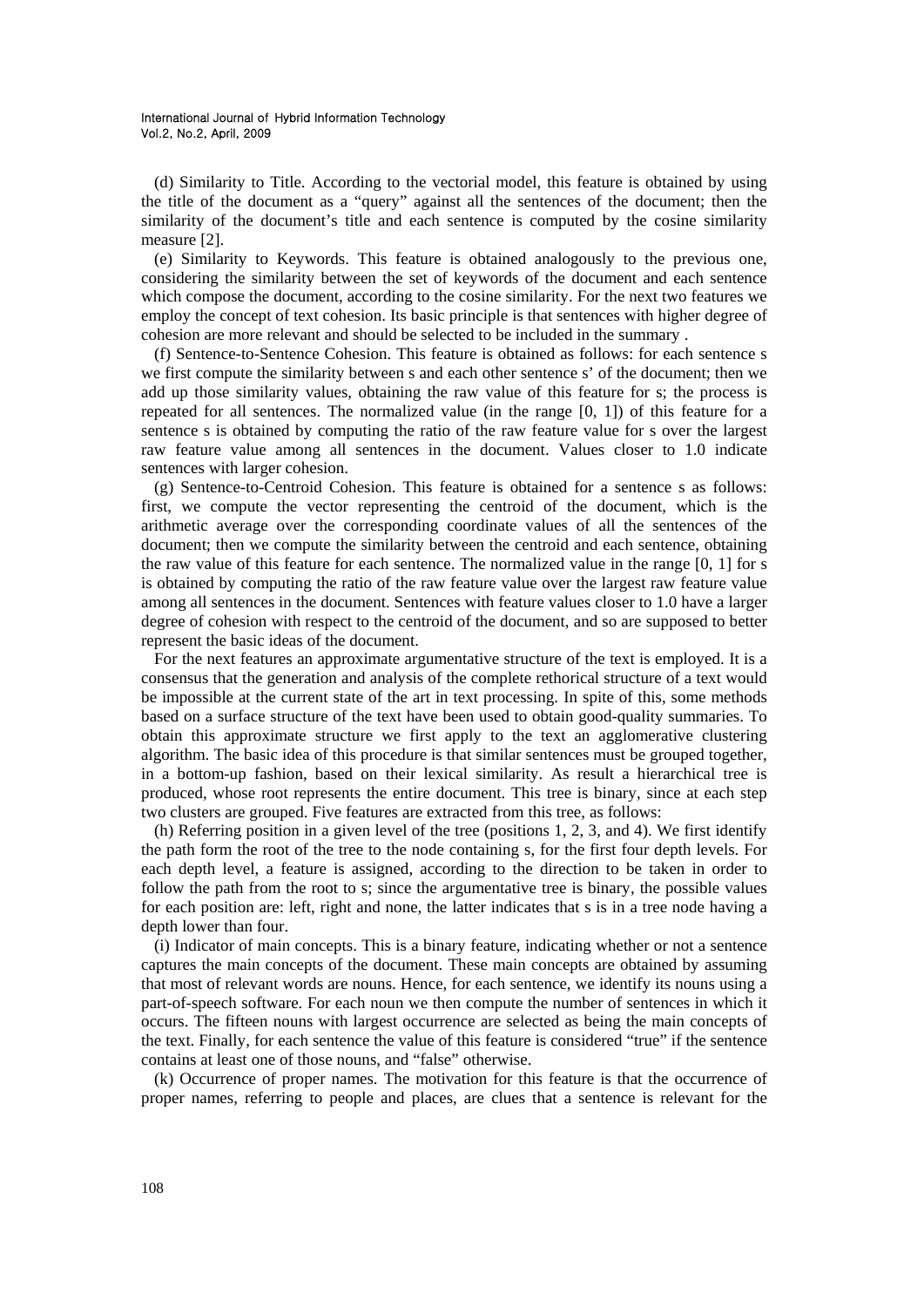summary. This is considered here as a binary feature, indicating whether a sentence s contains (value "true") at least one proper name or not (value "false"). Proper names were detected by a part-of-speech tagger.

(l) Occurrence of anaphors. We consider that anaphors indicate the presence of nonessential information in a text: if a sentence contains an anaphor, its information content is covered by the related sentence. The detection of anaphors was performed in a way similar to the one proposed by Strzalkowski: we determine whether or not certain words, which characterize an anaphor, occur in the first six words of a sentence. This is also a binary feature, taking on the value "true" if the sentence contains at least one anaphor, and "false" otherwise.

(m) Occurrence of non-essential information. We consider that some words are indicators of non-essential information. These words are speech markers such as "because", "furthermore", and "additionally", and typically occur in the beginning of a sentence. This is also a binary feature, taking on the value "true" if the sentence contains at least one of these discourse markers, and "false" otherwise.

The ML-based trainable summarization framework consists of the following steps:

1. We apply some standard preprocessing information retrieval methods [12] to each document, namely stop-word removal, case folding and stemming. We have employed the stemming algorithm proposed by Porter.

2. All the sentences are converted to its vectorial representation.

3. We compute the set of features described in the previous subsection. Continuous features are discredited: we adopt a simple "class-blind" method, which consists of separating the original values into equal-width intervals. We did some experiments with different discrimination methods, but surprisingly the selected method, although simple, has produced better results in our experiments.

4. A ML trainable algorithm is employed; we employ two classical algorithms, namely C4.5 and Naive Bayes. As usual in the ML literature, we employ these algorithms trained on a training set and evaluated on a separate test set.

## **5. The problems of machine learning method and their solution**

Some of the features used in this method such as main concepts, the occurrence of proper nouns and non essential information have binary attributes such as zero and one which sometimes are not exact. For example, one of these features is the "main concepts" attributes; that is, if one sentence contain at least one of the given nouns, the value of that sentence is one and otherwise it is zero.

 What is obvious is that the sentence containing one noun has less value than the sentence containing two nouns. But there is no deference between these two sentences in the ordinary methods. To solve this problem, we try to define these attributes as fuzzy quantities; that is each sentence, depending on the presence of each attribute, has the value ranging from zero to one. Also, to compare different sentences, we use COS formula which depends on cross product. Since all of the vector dimension (sentence attributes) are the same in cross product, each of these attributes are the same in the final result. What is clear is that some of the attributes have more importance and some have less and so they should have balance weight in computations and we use fuzzy logic to solve this problem.

# **6. Fuzzy logic**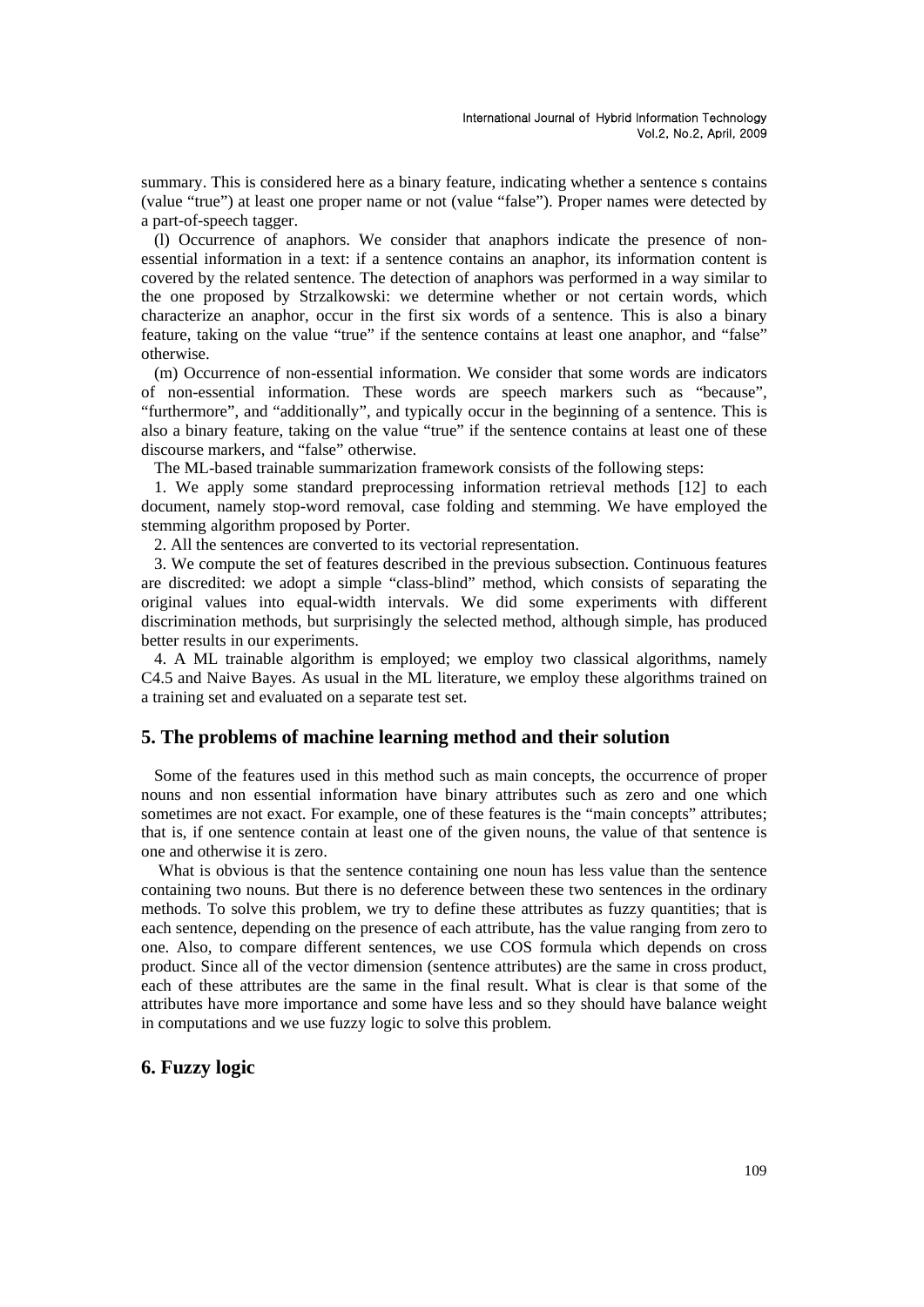As the classic logic is the basic of ordinary expert logic, fuzzy logic is also the basic of fuzzy expert system. Fuzzy expert systems, in addition to dealing with uncertainty, are able to model common sense reasoning which is very difficult for general systems. One of the basic limitation of classic logic is that it is restricted to two values, true or false and its advantage is that it is easy to model the two-value logic systems and also we can have a precise deduction.

| $\sqrt{\frac{1}{2}}$ FIS Editor: p6                                                                                      |          |                            |                  | $\Box$ e $\times$ |
|--------------------------------------------------------------------------------------------------------------------------|----------|----------------------------|------------------|-------------------|
| File Edit View                                                                                                           |          |                            |                  |                   |
| <b>nosition</b><br>lenght<br>siniarivtitle<br>sinilaritykev<br>sinilaritvidia<br>snisialnoun<br>nonnessesary<br>cohicion |          | $\mathsf{p6}$<br>(mamdani) |                  | output1           |
| FIS Name:                                                                                                                | p6       |                            | FIS Type:        | mamdani           |
| And method                                                                                                               | min      | $\checkmark$               | Current Variable |                   |
| Or method                                                                                                                | max      | Name<br>Y                  |                  | position          |
| Implication                                                                                                              | min      | Type<br>Y                  |                  | input             |
| Aggregation                                                                                                              | max      | Range<br>×                 |                  | [01]              |
|                                                                                                                          |          |                            |                  |                   |
| Defuzzification                                                                                                          | centroid | Y                          | He               | Close             |
| System "p6": 8 inputs, 1 output, and 46 rules                                                                            |          |                            |                  |                   |

Figure 1. Producing goal function by attributes of Text Summarization

The major shortcoming of this logic is that, the number of the two-value subjects in the real world is few. The real world is an analogical world not a numerical one.

We can consider fuzzy logic as an extension of a multi-value logic, but the goals and application of fuzzy logic is different from multi-value logic since fuzzy logic is a relative reasoning logic not a precise multi-value logic. In general, approximation or fuzzy reasoning is the deduction of a possible and imprecise conclusion out of a possible and imprecise initial set [1].

# **7. Text summarization based on fuzzy logic**

In order to implement text summarization based on fuzzy logic, we used MATLAB since it is possible to simulate fuzzy logic in this software. To do so; first, we consider each characteristic of a text such as sentence length, similarity too little, similarity to key word and etc, which was mentioned in the previous part, as the input of fuzzy system. Then, we enter all the rules needed for summarization, in the knowledge base of this system (All those rules are formulated by several expends in this field like figure 1,2 and 3).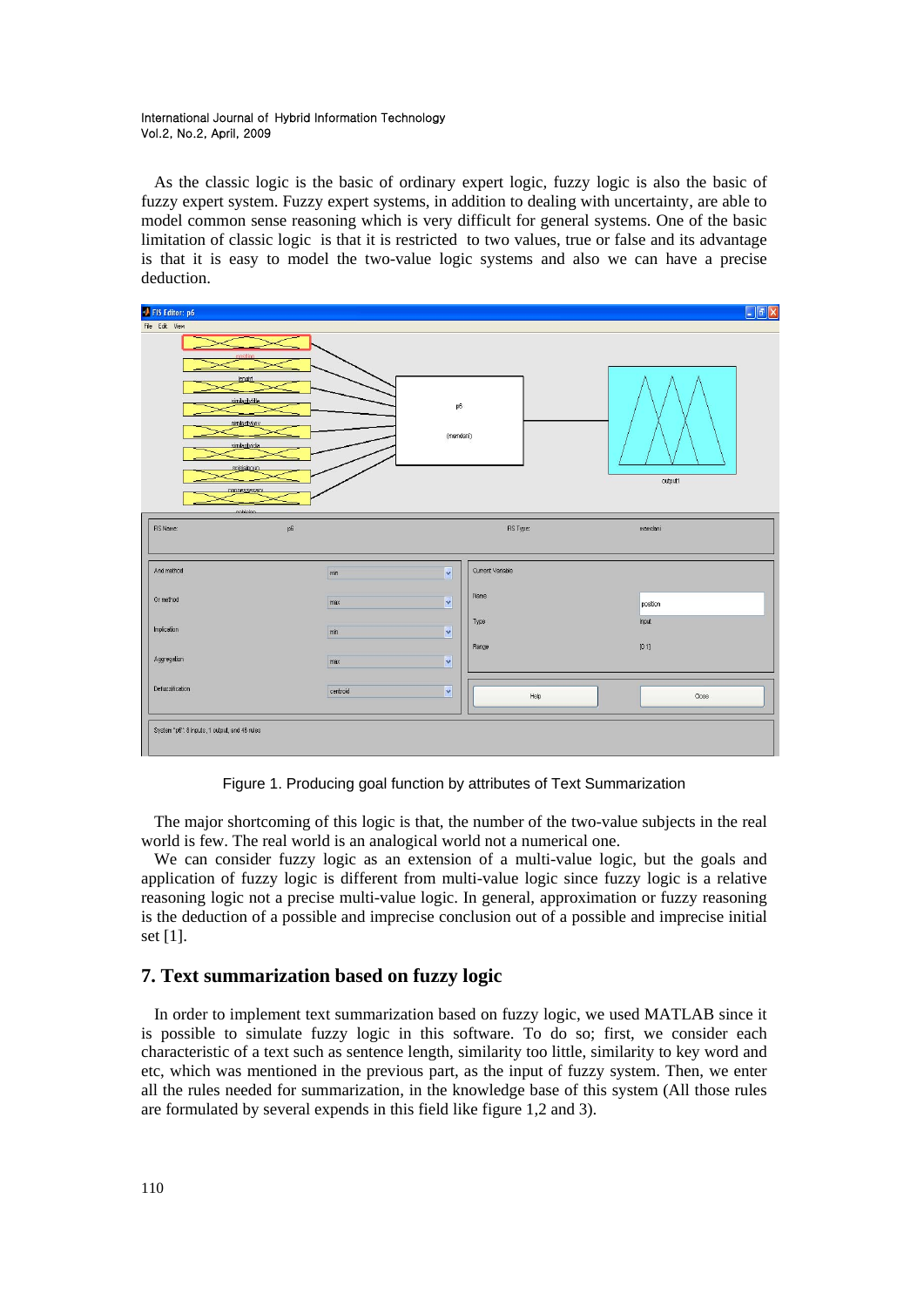

Figure 2. The whole block diagram of the proposed text summarization system

 Afterward, a value from zero to one is obtained for each sentence in the output based on sentence characteristics and the available rules in the knowledge base. The obtained value in the output determines the degree of the importance of the sentence in the final summary.

# **8. Simulation Results**

Title of original text file (to be used in text summarization) is "Dangers of racing cars" and the statements of this text file is in below table. And the summarization of these two methods (Machine Learning approach and Fuzzy approach) based on its priority is shown in this table.

Keyword: racing cars, risk, speed, dangerous, death

### **Dangers of racing cars**

People who drive racing cars are a special breed. They risk their whenever they race, as the high the speed of their cars can be dangerous. Some have been badly injured on the racing circuit. Others have been killed. It takes a great deal of experience and skill to avoid injury or death.

Consequently, drivers must have lots of courage. They need nerves of steel and quick reflexes. They can't make errors in judgment. The slightest mistake, and the driver is doomed. One of the best drivers was Jackie Stewart. He won the world's Driving Championship three times. When he was 34, he decided to retire from racing.

Jackie's main reason for quitting was the death of his racing partner. His good friend, Francois Cevert, was killed racing at watking's Glen, New York . This incident caused Jackie to think about his future. Since he had his family to consider, he decided to race no more. Too many of his friends had lost their race with death.

### **Summarize with Machine learning approach**

People who drive racing cars are a special breed. Some have been badly injured on the racing circuit. The slightest mistake and the driver is doomed. One of the best drivers was Jackie Stewart. He won the world's Driving Championship three times. Jackie's main reason for quitting was the death of his racing partner. His good friend, Francois Cevert, was killed racing at watking's Glen, New York . Too many of his friends had lost their race with death.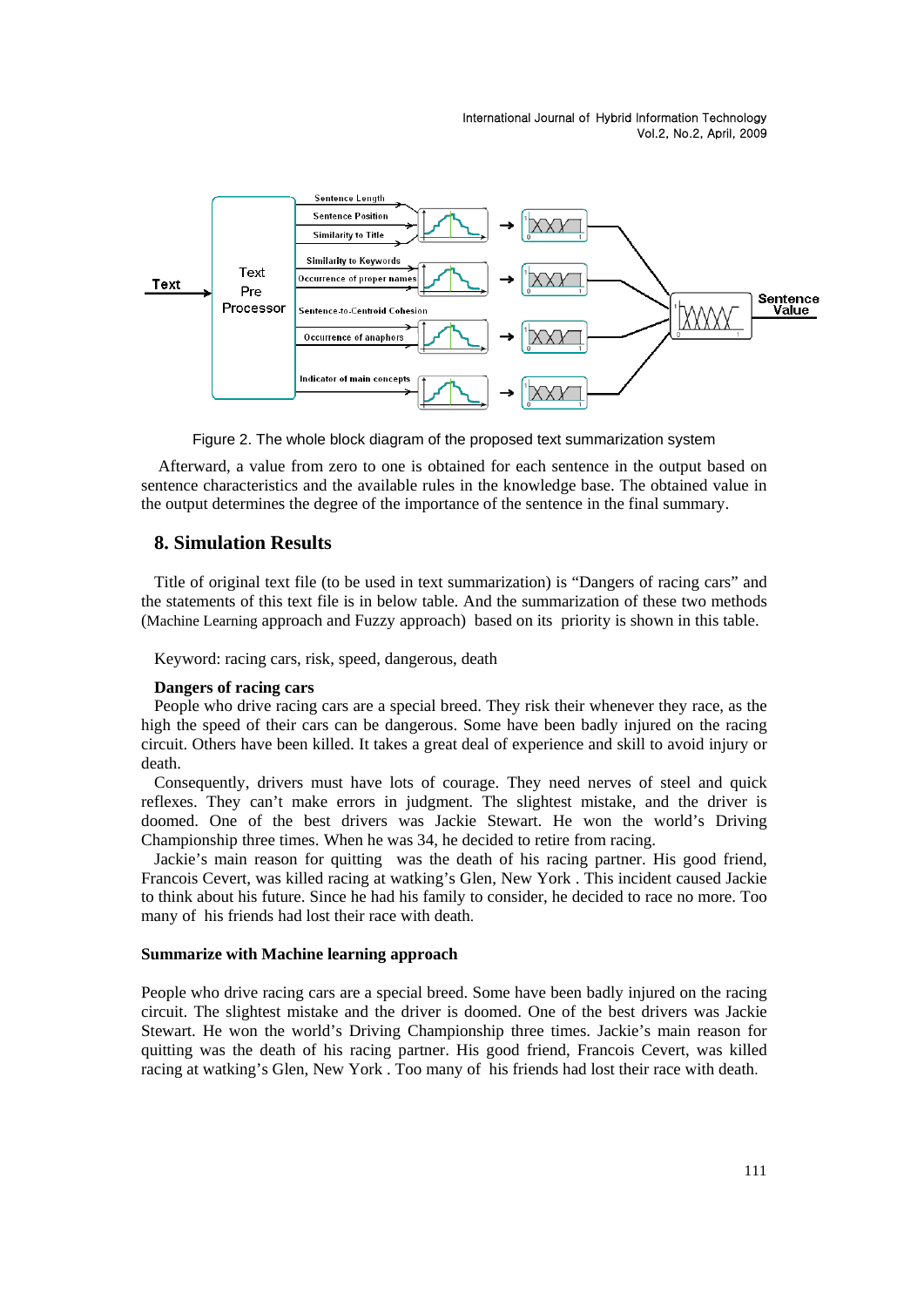

Figure 3. Rules definition of goal function

## **Summarize with Fuzzy logic approach**

People who drive racing cars are a special breed. They risk their whenever they race, as the high the speed of their cars can be dangerous. They can't make errors in judgment. The slightest mistake, and the driver is doomed. One of the best drivers was Jackie Stewart. When he was 34, he decided to retire from racing. Jackie's main reason for quitting was the death of his racing partner. This incident caused Jackie to think about his future.

| Table 1. The summarization of these two methods (Machine Learning approach and Fuzzy |                                 |  |
|--------------------------------------------------------------------------------------|---------------------------------|--|
|                                                                                      | approach) based on its priority |  |

| State-<br>ment<br><b>Number</b><br>in main<br>text | Number<br>οf<br>statement | The<br>priority of<br>selected<br>Statemen<br>t in<br>Machine<br>Learning<br>approach | The<br>priority of<br>selected<br><b>Statemen</b><br>t in Fuzzy<br>approach | <b>Statement</b>                                                                                |
|----------------------------------------------------|---------------------------|---------------------------------------------------------------------------------------|-----------------------------------------------------------------------------|-------------------------------------------------------------------------------------------------|
|                                                    | 1                         | 1                                                                                     |                                                                             | People who drive racing cars are a<br>special breed.                                            |
| 2                                                  | 1                         |                                                                                       | 2                                                                           | They risk their whenever they race, as<br>the high the speed of their cars can be<br>dangerous. |
| 3                                                  | 1                         | 2                                                                                     |                                                                             | Some have been badly injured on the<br>racing circuit.                                          |
| 4                                                  | 1                         |                                                                                       |                                                                             | Others have been killed.                                                                        |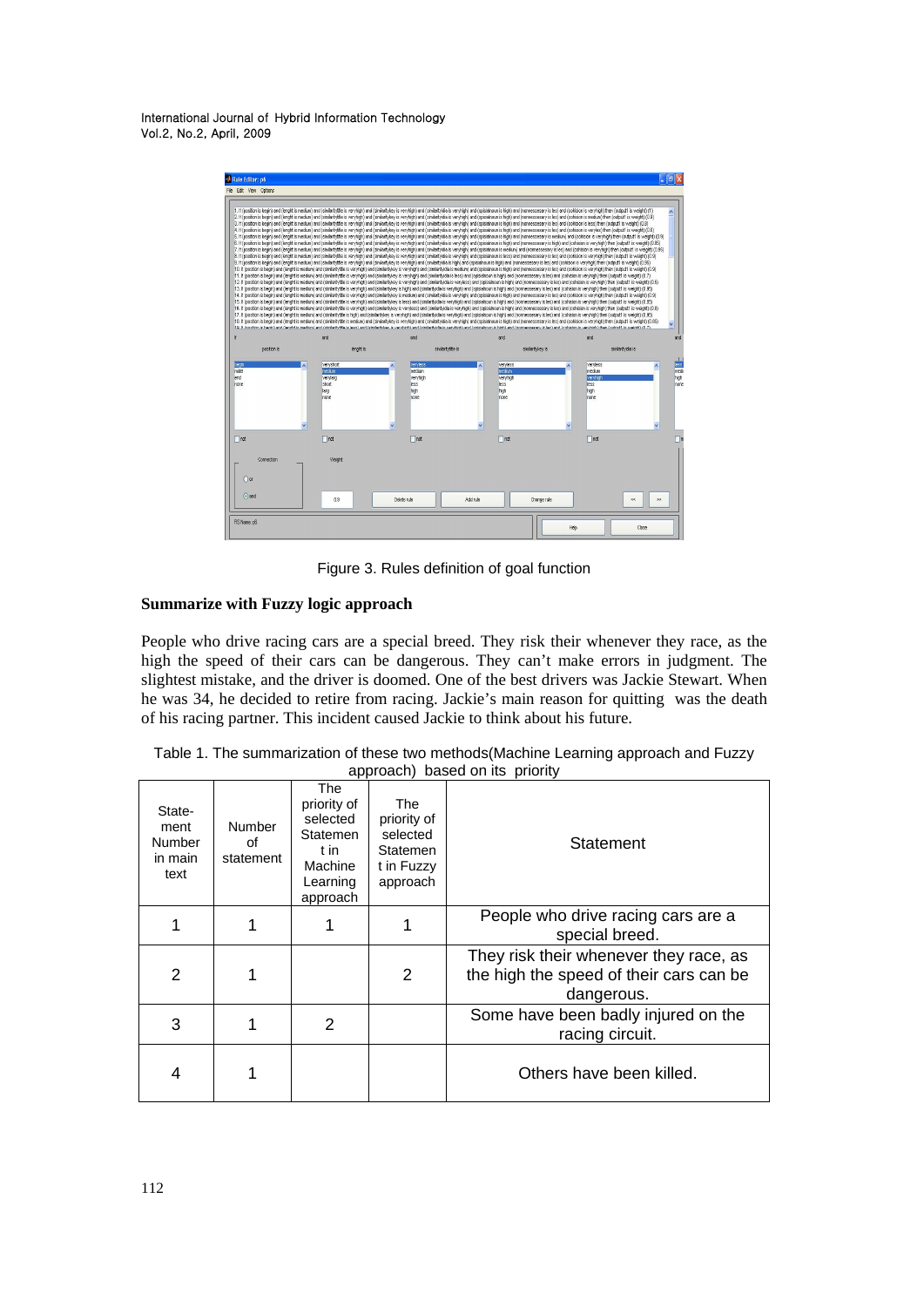| 5  | 1              |                |                | It takes a great deal of experience and<br>skill to avoid injury or death.         |
|----|----------------|----------------|----------------|------------------------------------------------------------------------------------|
| 6  | 2              |                |                | Consequently, drivers must have lots of<br>courage.                                |
| 7  | $\overline{2}$ |                |                | They need nerves of steel and quick<br>reflexes.                                   |
| 8  | 2              |                | 3              | They can't make errors in judgment.                                                |
| 9  | 2              | 3              | 4              | The slightest mistake, and the driver is<br>doomed.                                |
| 10 | $\overline{2}$ | 4              | 5              | One of the best drivers was Jackie<br>Stewart.                                     |
| 11 | $\overline{2}$ | 5              |                | He won the world's Driving Championship<br>three times.                            |
| 12 | $\overline{2}$ |                | 6              | When he was 34, he decided to retire<br>from racing.                               |
| 13 | 3              | 6              | $\overline{7}$ | Jackie's main reason for quitting was the<br>death of his racing partner.          |
| 14 | 3              | $\overline{7}$ |                | His good friend, Francois Cevert, was<br>killed racing at watking's Glen, New York |
| 15 | 3              |                | 8              | This incident caused Jackie to think about<br>his future.                          |
| 16 | 3              |                |                | Since he had his family to consider, he<br>decided to race no more.                |
| 17 | 3              | 8              |                | Too many of his friends had lost their<br>race with death.                         |

# **9. Comparison**

We chose 10 general text out of TOEFL text to compare the result of Machine Learning method with fuzzy method. We gave these texts and the summaries produced by both Machine Learning and fuzzy methods to 5 judges who had an M.A. in TEFL(teaching language as foreign language). We asked the judge to read the main texts and to score the summaries produced by the two methods considering the degree to which they represent the main concepts. This means that if a user has to read one of these summaries instead of reading the main text, which summary conveys concept of the main text. The given score by the judges using the two methods are shown in table No.3.

The results show that all the judge gave a better score to the summaries produced by fuzzy method. This indicates that fuzzy method worked better in parts of the sentence which contained uncertainty due to the use of fuzzy quantities. Therefore by using fuzzy approach in text summarization, we can improve the effect of available quantities for choosing sentences used in the final summaries. In order word, we can make the summaries more intelligent.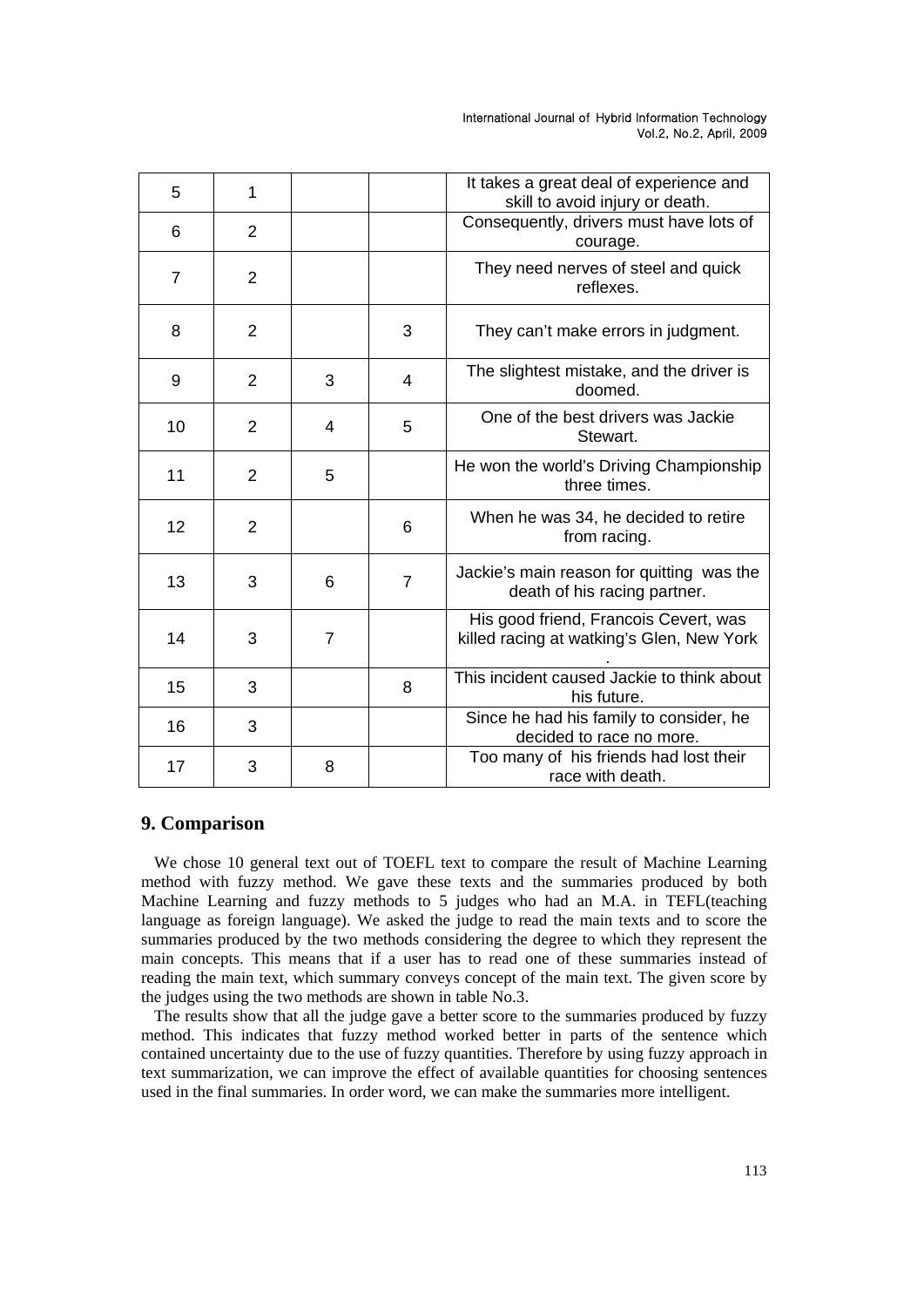| Judges<br>methods                         | The First<br>judge | The<br>second<br>judge | The third<br>judge | The<br>four<br>judge | The<br>five<br>judge |
|-------------------------------------------|--------------------|------------------------|--------------------|----------------------|----------------------|
| Score of<br>Machine<br>Learning<br>method | %55                | %58                    | %48                | %45                  | %65                  |
| Score of fuzzy<br>method                  | %60                | %65                    | %52                | %48                  | %65                  |

| Table 3. the results of comparing Machine Learning and fuzzy logic method |
|---------------------------------------------------------------------------|
| presented by judges                                                       |

## **10. Conclusion**

In this paper, an approach has been presented for extracting sentences using fuzzy inference system. The analysis of the parameters important in summarization is done by designed fuzzy analyzers based on human perception of this problem. This text summarization system consists of (1) the text pre processor which extracts information needed for fuzzy analysis and (2) the analyzers which contain fuzzy inference systems. Weighted score of excellent sentences is computed for each sentence and the scores of relevance are ranked. Starting with the highest score, the sentences for which the relevance score is higher than the threshold value set are included in the summary. The process continues until the ratio of compression satisfies the limitation set initially. A MATLAB simulation based model has been developed for this approach. The advantage of this method is that linguistic variables and human perception are taken into consideration. Comparison of performance measures indicates the superiority of the approach as compared to the commercially available summarizers.

## **References**

[1] Buckley,J.J and Eslami ,E. An introduction to fuzzy logic and fuzzy sets. Advances in Soft Computing. Physica-Verlag, Germany (2002).

[2] Fisher , S. and Roark , B.,Query-focused summarization by supervised sentences ranking and skewed word distribution , In proceedings of DUC(2006).

[3] Hirst , G., DiMarco , C., Hovy , E., and Parsons , K, Authoring and generating health-education documents that are tailored to the needs of the individual patient , 1997 .

[4] Hand , T.F,. A proposal for task-based evaluation of text summarization systems , in Mani , I., and Maybury , M., eds., Proceedings of the ACL/EACL97 Workshop on Intelligent Scalable Text Summarization, Madrid , Spain

, 11 July 1997. [5] Inderjcet Main , the MITRE corporation 11493 Sanset Hills noad , USA , 2003 .

[6] Louisa Ferrier , A Maximum Entropy Approach to Text Summarization, School of Artificial Intelligence , Division of Informatics , University of Edinburgh , 2001.

[7] Mani , I.: Automatic Summarization . John Benjamins Publishing Company, 2001.

[8] Mani , I.:Maybury , M.T.: Advances in Automatic Text Summarization . MIT Press, 1999.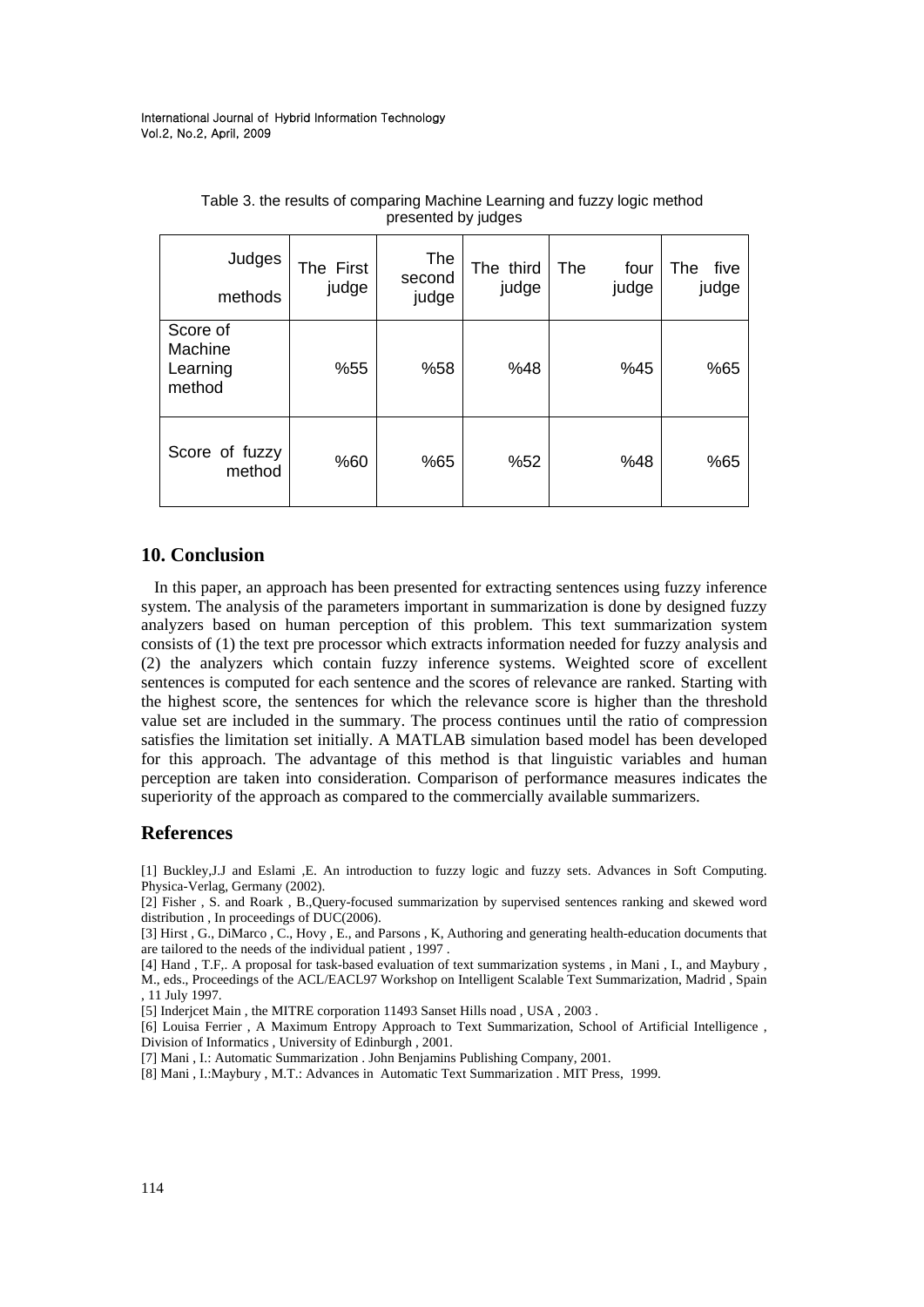[9] Passonneau , R., KuKich , K., Robin , J., Hatzivassiloglou , V., Lefkowitz , L., Jing , H , Generating summaries of work flow giagrams , In Proceedings of the International Conference on Natural Language Processing and Industrial Applications , New Brunswick , Canada . University of Moncton , 1996 .

[10] Passonneau , R., Kukich , K., McKeown , K., Radev , D., and Jing, H., summarizing web traffic : A portability exercise , Department of Computer Science , Columbia University , 1997 .

[11] Radev , D.R. Language Reuse and Regeneration : Generating Natural Language summaries from Multiple On-Line Sources . PhD thesis, Department of Computer Science , Columbia University , New York , 1998.

[12] Stairmond , Mark A. A Computational Analysis of Lexical Cohesion with Applications in Information Retrieval . Ph. D. thesis , Center for Computational Linguistics , UMIST , Manchester , 1999 .

[13] Strzalkowski , T.; Stein , G.; Wang , J.; Wise , B. A Robust Practical Text summarizer . In Nani , I.; Maybury , M. ( eds. ) , Adv . in Autom . Text Summarization . The MIT Press , 1999 .

[14] Teufel , S,; Moens , M. Argumentayive classification of extracted sentences as a first step towards flexible abstracting. In Mani, I.; Maybury M . ( eds ). Advances in automatic text summarization . The MIT Press, 1999.

[15] V. Hatzivassiloglou , J. Klavans , and E. Eskin. Detecting text similarity over short passages : Exploring linguistic feature combinations via machine learning . In Proceedings of the Joint SIGDAT Conference on Empirical Methods in Natural Language Processing and Very Large Corpora , 1999 .